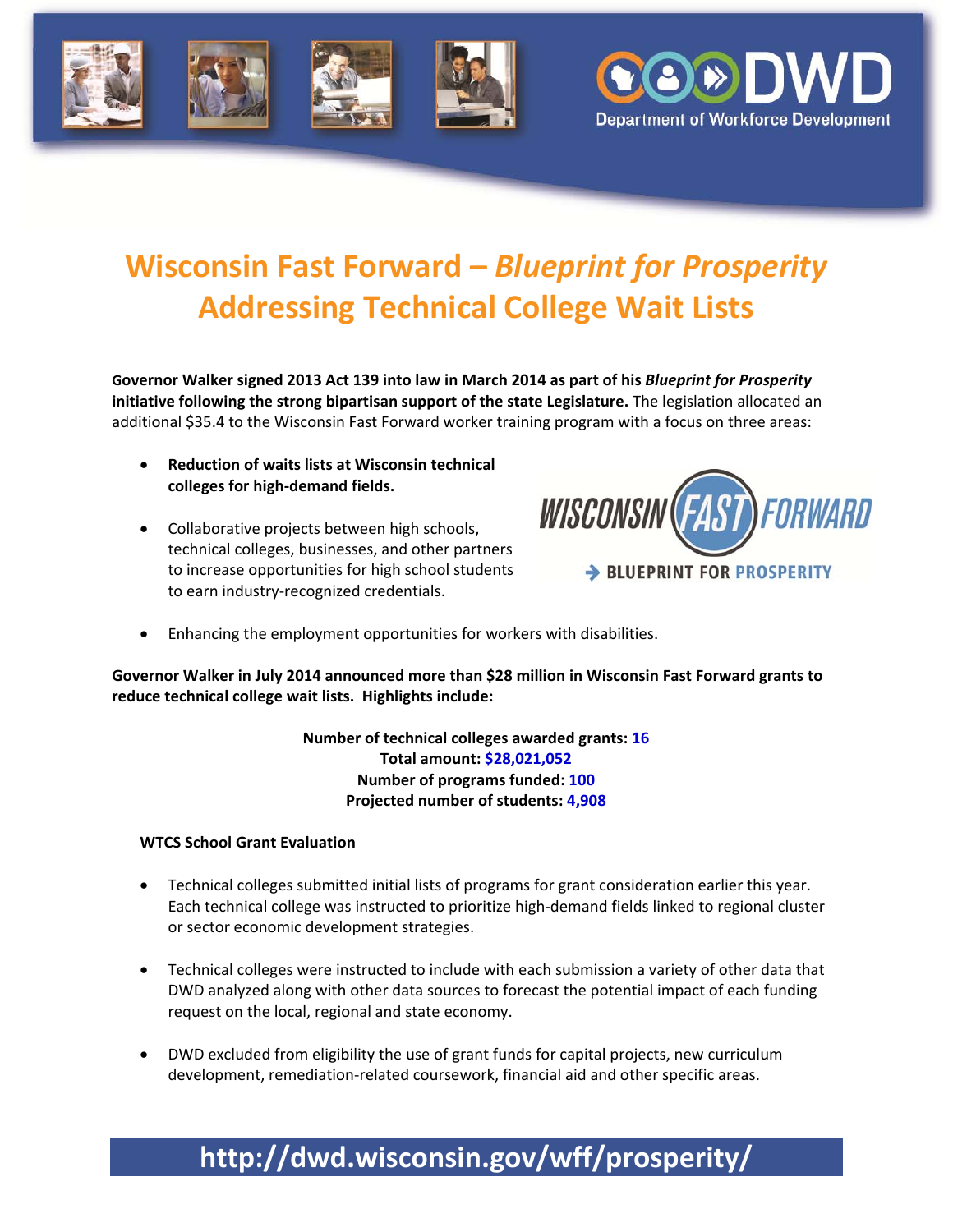



#### **WTCS Program Submission Scoring System**

DWD developed nine criteria to objectively evaluate each technical college program submission, with a maximum of 37 points for the highest priority programs at each technical college. A total of 100 out of 141 requests from WTCS colleges were funded using this formula:

| <b>Criteria</b>                                                            | <b>Maximum</b><br><b>Points</b> | <b>Description</b>                                                                                                                                                                                                                                                                                             |
|----------------------------------------------------------------------------|---------------------------------|----------------------------------------------------------------------------------------------------------------------------------------------------------------------------------------------------------------------------------------------------------------------------------------------------------------|
| <b>Technical College Priority</b>                                          | 4                               | Technical colleges used perceived employer<br>demand and the potential impact upon the local<br>economy to prioritize submissions.                                                                                                                                                                             |
| <b>Employer Commitment</b><br>to Hire                                      | 5                               | Strength of regional employers' commitment to<br>hire graduates based on existing surveys or other<br>evidence of employer support, lists of employers<br>with stated skilled labor demands, documented<br>regional cluster or workforce sector strategies,<br>employer letters of support, or other evidence. |
| <b>High-Demand Fields</b>                                                  | 5                               | Based on 10-year job projections; skill sets noted in<br>regional economic development and growth plans;<br>wage progression for occupational titles as<br>determined by labor market economists.                                                                                                              |
| <b>Job Openings</b>                                                        | 5                               | Potential for hires determined through annual<br>projections based on occupational codes and job<br>titles in counties and regions.                                                                                                                                                                            |
| <b>Regional Economic</b><br><b>Development - Sector</b><br><b>Strategy</b> | 4                               | Job title and sector demands as documented in<br>regional economic growth plans or workforce<br>sector strategies.                                                                                                                                                                                             |
| Return on Investment -<br><b>Payback Period</b>                            | 4                               | Higher points for quicker payback periods as<br>calculated by labor market economists.                                                                                                                                                                                                                         |
| <b>Per-Student Cost</b>                                                    | 3                               | Number of students to be trained divided by total<br>funding request of specific program.                                                                                                                                                                                                                      |
| <b>Credential/Diploma/Degree</b><br>Awarded                                | 4                               | Points assigned based upon the type of credential,<br>diploma or degree awarded to graduates of each<br>program.                                                                                                                                                                                               |
| <b>Duration of Training - Time</b><br>to Hire                              | 3                               | Short-duration programs to complete training or to<br>secure a credential (e.g. boot camps or one<br>semester programs) received more points than<br>programs that required 1-2 years to complete.                                                                                                             |
| <b>Maximum Number of Points Available: 37</b>                              |                                 |                                                                                                                                                                                                                                                                                                                |

## **http://dwd.wisconsin.gov/wff/prosperity/**